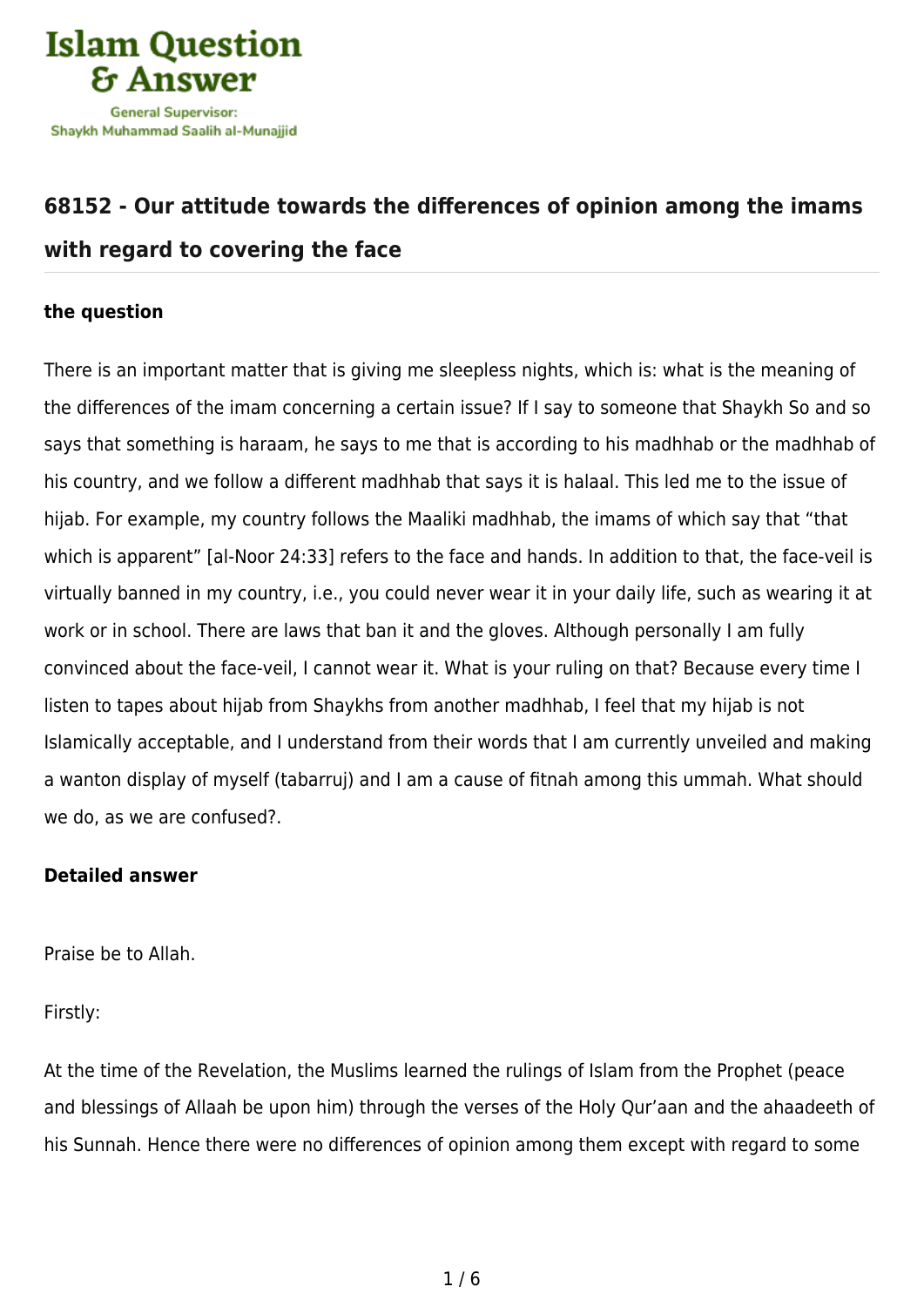

minor issues. If that happened, the Prophet (peace and blessings of Allaah be upon him) would explain to them what was correct.

When the Prophet (peace and blessings of Allaah be upon him) died and the Sahaabah spread out to various regions to teach the people Islam, there appeared some differences with regard to some matters of fiqh which arose at different times and in different places. These differences were due to a number of reasons, which we will sum up here from the words of the scholars:

1-The evidence had not reached the one who held a different opinion, and he made a mistake in forming his opinion.

2-The hadeeth had reached the scholar, but he did not regard the transmitter as trustworthy, and he thought that it went against something that was stronger, so he followed that which he thought was stronger than it.

3-The hadeeth had reached him but he forgot it.

4-The hadeeth had reached him but he understood it in a way other than the intended meaning.

5-The hadeeth reached him but it was abrogated, and he did not know the abrogating text.

6-He thought that it contradicted something that was stronger than it, whether that was a text or scholarly consensus (ijmaa')

7-The scholar used a weak hadeeth as the basis for his ruling, or he derived the ruling by means of weak arguments.

For a detailed discussion of these reasons and others, see Raf' al-Malaam 'an al-A'immati'l-A'laam by Shaykh al-Islam Ibn Taymiyah, and al-Khilaaf bayna al-'Ulama': Asbaabuhu wa Mawqifuna minhu by Shaykh al-'Uthaymeen.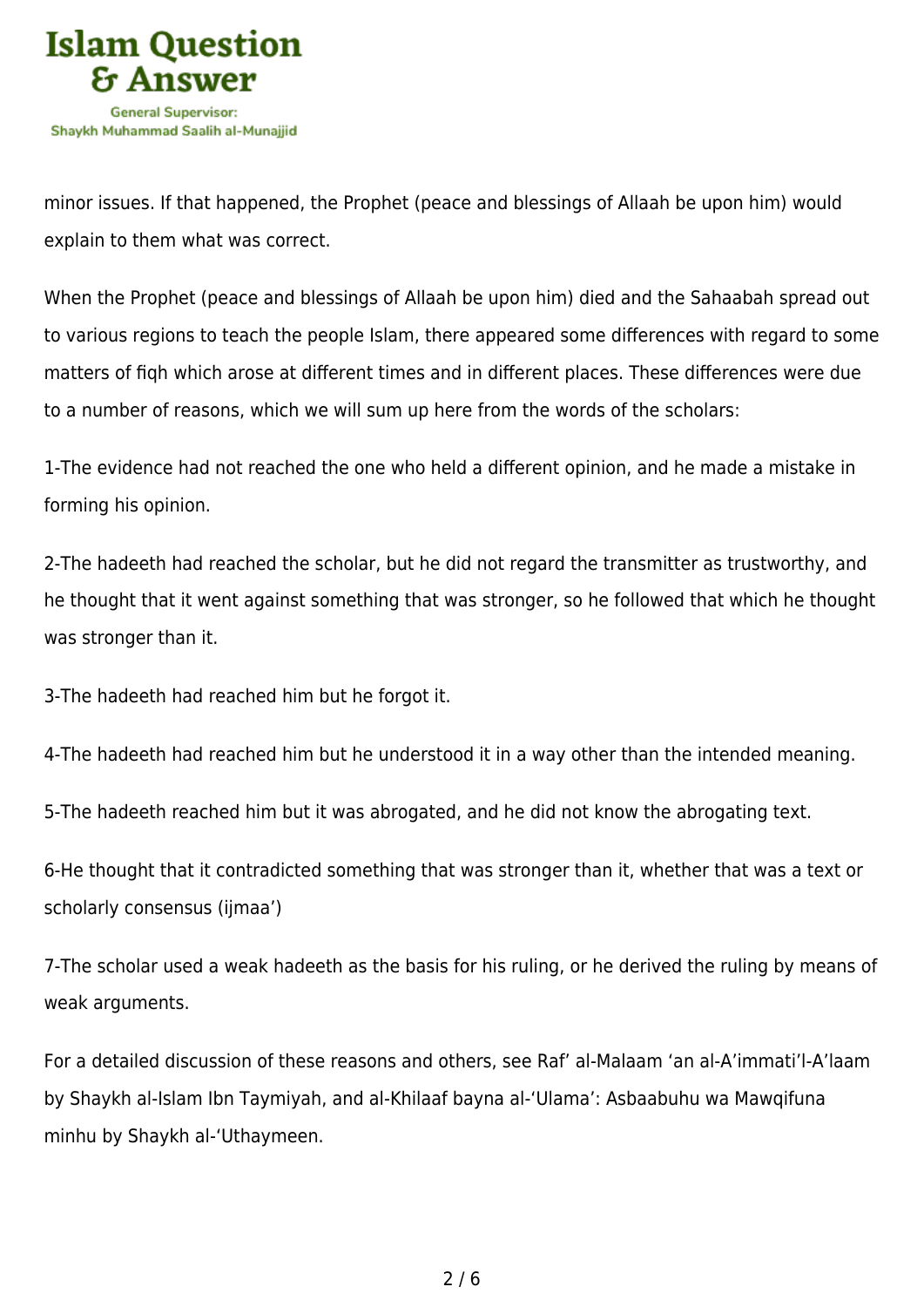

We think that what we have mentioned about the reasons for differences among the scholars i.e., with regard to matters of fiqh, will be clear to you, in sha Allaah.

Secondly:

What should the Muslim's attitude be towards differences that arise between the scholars? In other words, which scholarly opinion should the Muslim follow in matters where they differed? The answer depends:

1 – If the Muslim is one who has studied shar'i knowledge and learned its basic principles and minor issues, and he can distinguish right from wrong with regard to scholarly views, then he has to follow that which he thinks is correct and ignore that which he thinks is wrong.

2 – If he is one of the rank and file, or has not studied shar'i knowledge, and thus cannot distinguish between right and wrong with regard to scholarly views, then he must follow the fatwa of a scholar whose knowledge he trusts and who he believes to be trustworthy and religiously committed, whether he is from his own country or another country, and differences between scholars will not matter after that. He does not have to change what he is doing because he hears another scholar issuing a fatwa that differs from the one he is following, unless he realizes that what he learned later on is the correct view, on the basis of his confidence in the religious commitment and knowledge of the second Shaykh.

Shaykh Muhammad ibn Saalih al-'Uthaymeen (may Allaah have mercy on him) said:

The one who has knowledge of evidence is required to follow the evidence, even if it goes against some of the imams, if it does not go against the consensus of the ummah.

The one who does not have any knowledge should ask the scholars, because Allaah says (interpretation of the meaning): "So ask of those who know the Scripture, if you know not" [al-Nahl 16:43]. He should ask one who he thinks has more knowledge and is more religiously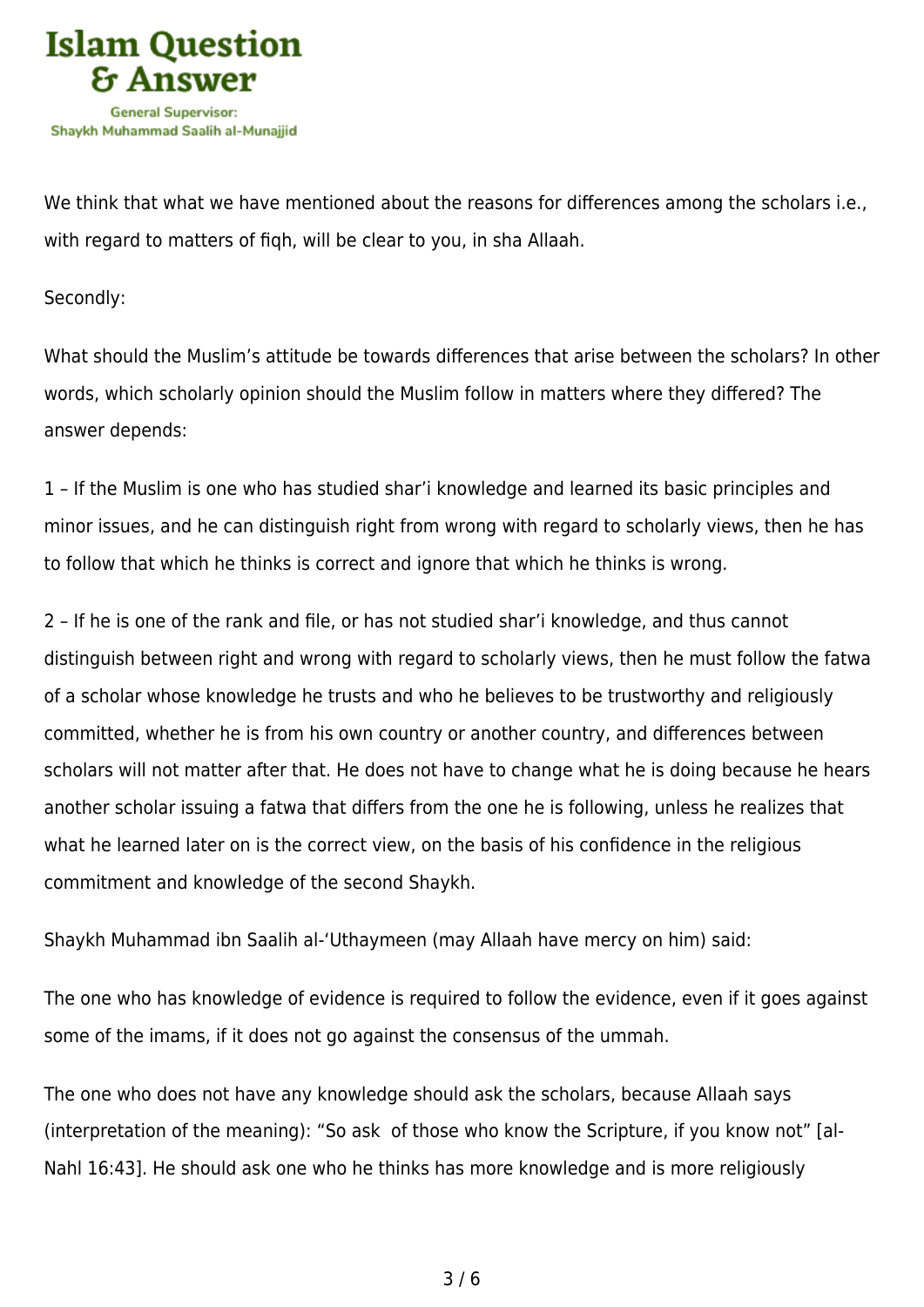

committed, but that does not mean that doing so obligatory, because the one who is better may make a mistake with regard to a particular issue, and the one who is regarded as less knowledgeable may be right with regard to it. But priority should be given to following the one who is more knowledgeable and more religiously committed.

See also the answers to questions no. [8294](https://islamqa.com/en/answers/8294) and [10645.](https://islamqa.com/en/answers/10645)

Thirdly:

If you ask about our view on the issue of covering the face, the most correct scholarly view in our opinion is that it is obligatory to cover the face in front of non-mahram men. There is a great deal of evidence and scholarly views concerning that, as among the Maalikis. Many of them said that it is not permissible for a woman to uncover her face in front of non-mahram men, not because it is 'awrah but because uncovering it runs the risk of fitnah. But some of them think that it is 'awrah. Hence women, in their view, are forbidden to go out in front of non-mahram men with their faces uncovered.

Allaah says (interpretation of the meaning):

"And when you ask (his wives) for anything you want, ask them from behind a screen"

[al-Ahzaab 33:53]

al-Qaadi Abu Bakr ibn al-'Arabi al-Maaliki (may Allaah have mercy on him) said:

The entire woman is 'awrah, her body and her voice, so it is not permissible to uncover that except in cases of necessity, such as when testimony is given against her, or medical treatment, or asking her about her health issues. End quote.

Ahkaam al-Qur'aan by Ibn al-'Arabi (3/1578, 1579).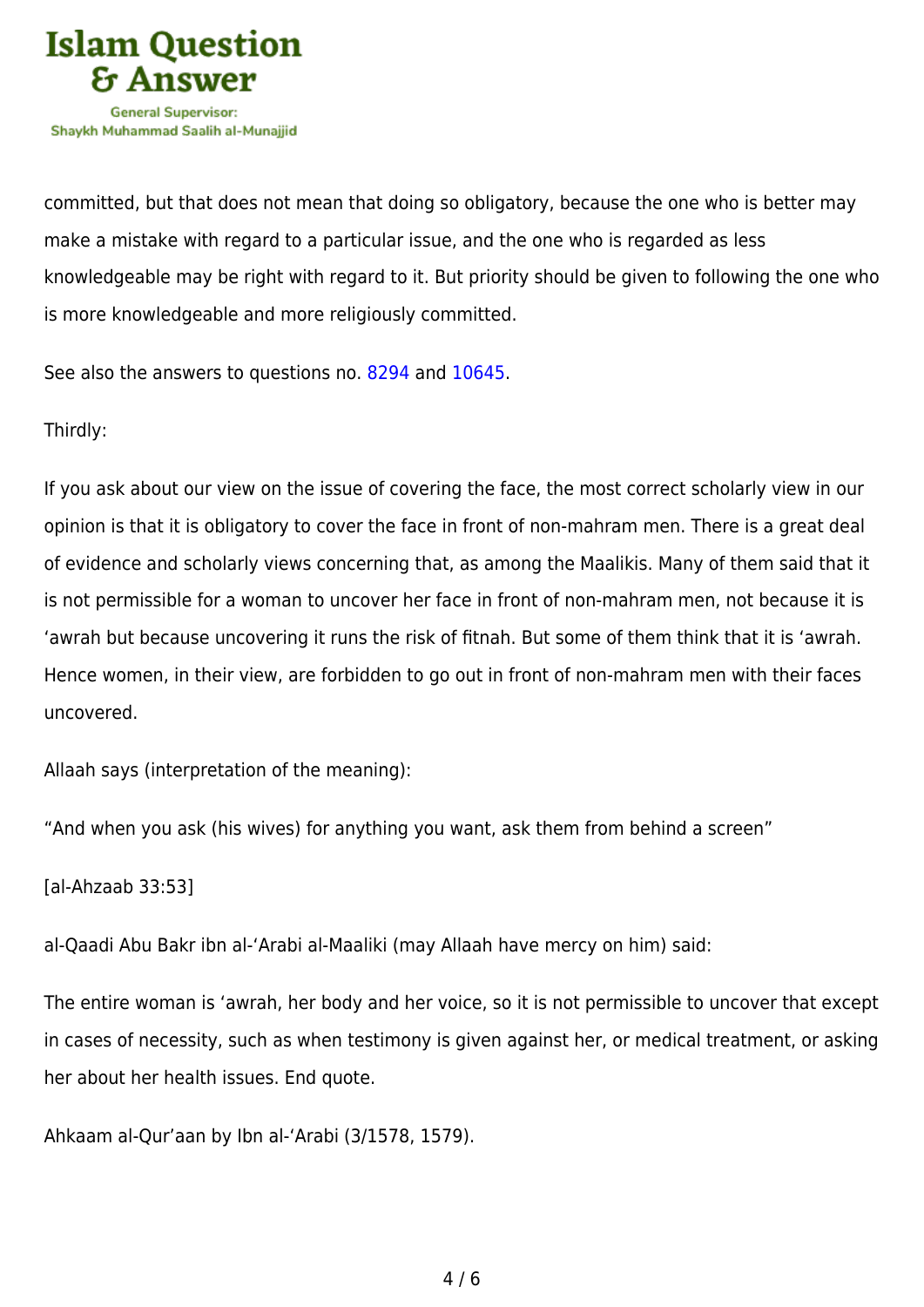

Al-Qurtubi (may Allaah have mercy on him), who is also Maaliki, said:

This verse indicates that Allaah has given permission to ask of them from behind a screen if there is some need, or when they ask a question about something. That includes all women. Because it is a basic shar'i principle that the entire woman is 'awrah, her body and her voice – as stated above –it is not permissible to uncover that except in cases of necessity such as when testimony is given against her, or medical treatment, or asking her about her health issues. End quote.

In al-Jaami' li Ahkaam al-Qur'aan (14/227) it says:

For more information on the views of Maaliki fuqaha' concerning the obligation for women to cover their faces, see: al-Ma'yaar al-Mu'arrab by al-Wanshireesi (10/165 and 11/226 and 229), Mawaahib al-Jaleel by al-Hattaab (3/141), al-Dhakheerah by al-Quraafi (3/307) and Haashiyat al-Dasooqi 'ala al-Sharh al-Kabeer (2/55).

We have discussed this issue and its evidence in more than one answer on this site. Please see the answers to questions no. [11774](https://islamqa.com/en/answers/11774), [12525](https://islamqa.com/en/answers/12525), [13998](https://islamqa.com/en/answers/13998), [21134](https://islamqa.com/en/answers/21134) and [21536](https://islamqa.com/en/answers/21536).

## Fourthly:

With regard to what you mention about the laws in your country forbidding women to cover their faces, that is something that makes us feel very sad, to hear that covering and chastity are being opposed and wanton display and unveiling are being encouraged everywhere, especially when that happens in a country that is supposed to be Muslim.

If the laws forbid women to cover, and you fear persecution because of covering your faces, then there is no sin on you if you do not do it in that case, so long as that is based on necessity. So a woman should not go out of her house with her face uncovered except in cases of necessity. If she can break the law and put up with a little bit of hassle, let her do so for there is no obedience to any created being if it involves disobedience towards the Creator.